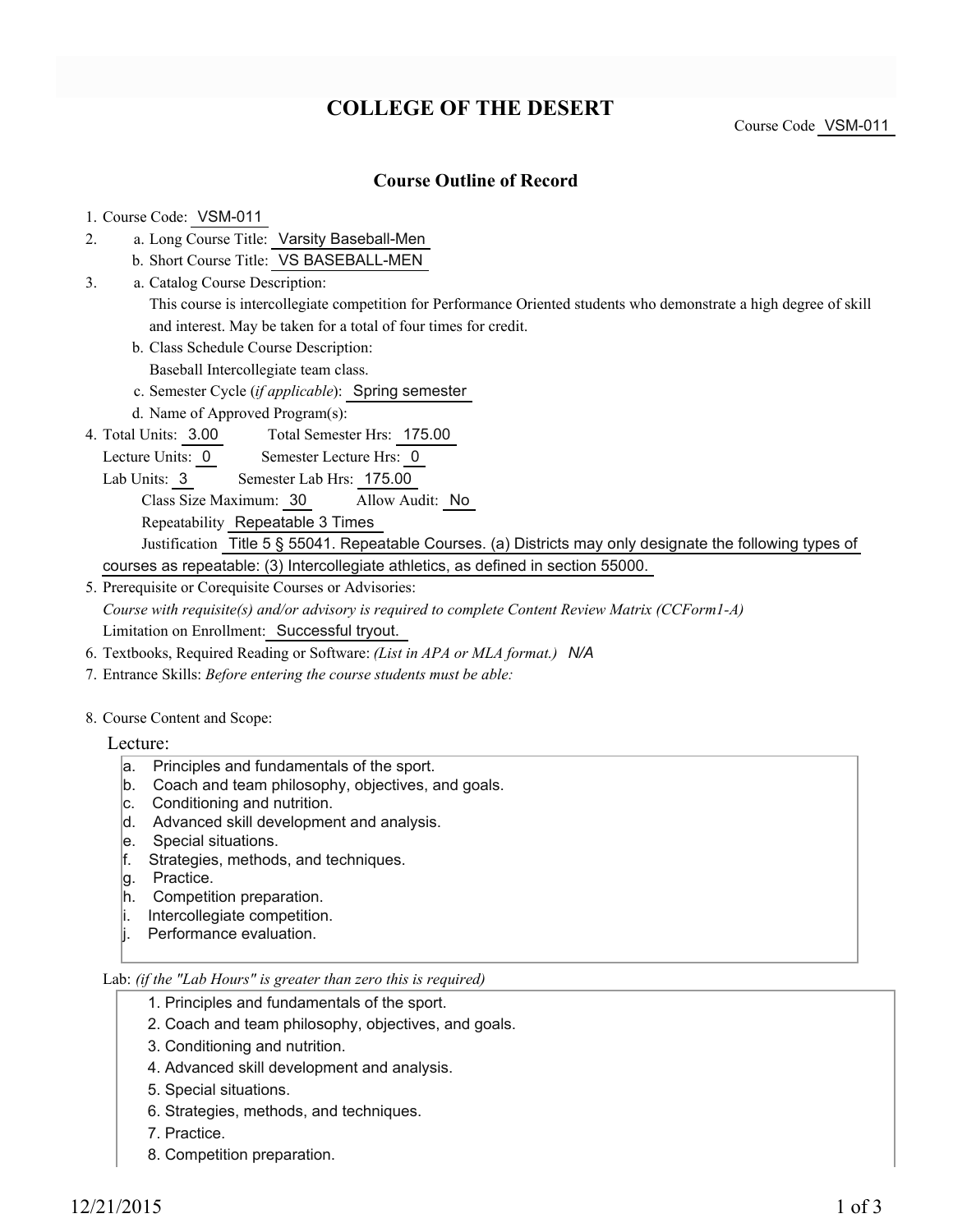## VSM 011-Varsity Baseball-Men

- 9. Intercollegiate competition.
- 10. Performance evaluation.
- 9. Course Student Learning Outcomes:
	- 1. Cite and maintain the academic standards necessary to participate in varsity athletics at the community college level.
	- 2. Develop physical fitness.
	- 3. Understand and apply team philosophy.
- 10. Course Objectives: Upon completion of this course, students will be able to:
	- a. Demonstrate potential to achieve skills at the level necessary to participate in intercollegiate athletics.
	- b. Maintain physical conditioning and training at the intercollegiate level.
	- c. Practice safety and injury prevention.
	- d. Understand the rules and strategies of the sport.
	- e. Exhibit character, sportsmanship and loyalty.

f. Assume responsibility.

- g. Maintain the academic standards necessary for participation in intercollegiate athletics and to attain educational goals.
- h. Identify and understand the dangers of substance abuse.
- Methods of Instruction: *(Integration: Elements should validate parallel course outline elements)* 11.

#### Other Methods:

Video Analysis (Team/Individual/Opponents)

12. Assignments: (List samples of specific activities/assignments students are expected to complete both in and outside of class.) In Class Hours: 180.00

Outside Class Hours: 0

-

a. Out-of-class Assignments

a. Intercollegiate Competition b. Review of Practice/Contest Videos c. Analysis of Intercollegiate and Professional Competition d. Upkeep of Notebook e. Assigned Reading f. Travel to Competition

- b. In-class Assignments
- 13. Methods of Evaluating Student Progress: The student will demonstrate proficiency by:
	- College level or pre-collegiate essays
	- Presentations/student demonstration observations
- 14. Methods of Evaluating: Additional Assesment Information:

Non-Computational Problem-Solving Intercollegiate Performance

15. Need/Purpose/Rationale -- All courses must meet one or more CCC missions.

PO-GE C5 – Personal Growth and Development

 Interact with individuals and within groups with integrity and awareness of others' opinions, feelings, and values.

IO - Personal and Professional Development Develop realistic goals.

16. Comparable Transfer Course

| <b>University System</b> | Campus | Course Number | <b>Course Title</b> | <b>Catalog Year</b> |
|--------------------------|--------|---------------|---------------------|---------------------|
|--------------------------|--------|---------------|---------------------|---------------------|